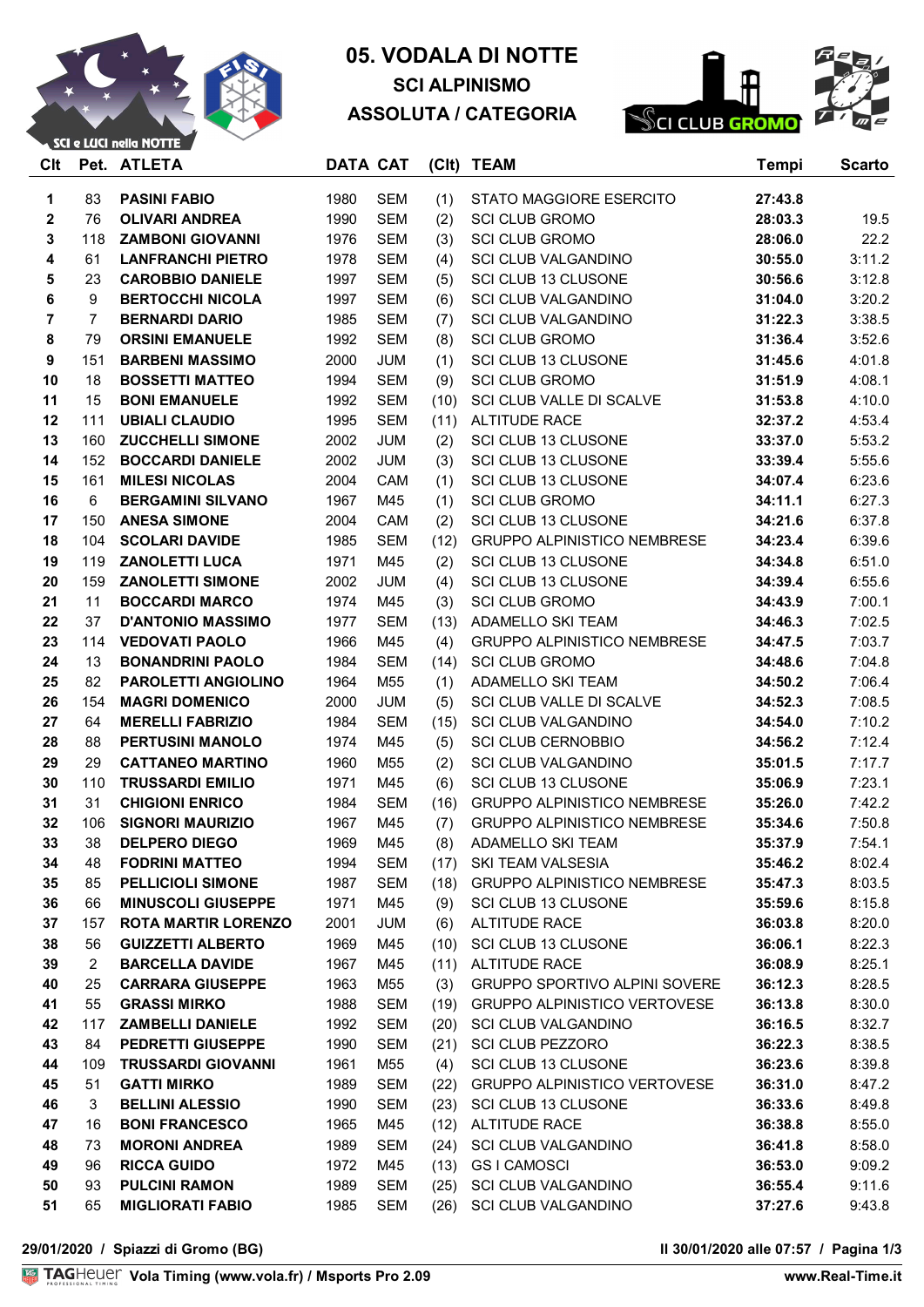### **05. VODALA DI NOTTE SCI ALPINISMO ASSOLUTA / CATEGORIA**

| Clt      |                | Pet. ATLETA                                     | <b>DATA CAT</b> |                 |             | (Clt) TEAM                                                                 | <b>Tempi</b>       | <b>Scarto</b>      |
|----------|----------------|-------------------------------------------------|-----------------|-----------------|-------------|----------------------------------------------------------------------------|--------------------|--------------------|
| 52       | 74             | <b>NOSEDA ANDREA</b>                            | 1964            | M <sub>55</sub> | (5)         | <b>CLUB ALPINO OPERAIO</b>                                                 | 37:33.7            | 9:49.9             |
| 53       | 39             | <b>DUCI NICOLE</b>                              | 1996            | <b>SEF</b>      | (1)         | <b>SCI CLUB RADICI GROUP</b>                                               | 37:35.2            | 9:51.4             |
| 54       | 36             | <b>CORTESI NICOLA</b>                           | 1993            | <b>SEM</b>      | (27)        | <b>GRUPPO ALPINISTICO NEMBRESE</b>                                         | 37:37.2            | 9:53.4             |
| 55       | 40             | <b>FACCANONI MARCO</b>                          | 1967            | M45             | (14)        | SCI CLUB 13 CLUSONE                                                        | 37:39.0            | 9:55.2             |
| 56       | 90             | <b>PEZZOLI PAOLA</b>                            | 1983            | <b>SEF</b>      | (2)         | <b>SCI CLUB VALGANDINO</b>                                                 | 37:41.3            | 9:57.5             |
| 57       | 112            | <b>URBANETTO FABIO</b>                          | 1967            | M45             | (15)        | ADAMELLO SKI TEAM                                                          | 37:55.1            | 10:11.3            |
| 58       | 59             | <b>GUIZZETTI IVAN</b>                           | 1971            | M45             | (16)        | GRUPPO SPORTIVO ALPINI SOVERE                                              | 38:00.1            | 10:16.3            |
| 59       | 98             | <b>ROSSI CLEMENTE</b>                           | 1973            | M45             | (17)        | <b>GRUPPO ALPINISTICO VERTOVESE</b>                                        | 38:31.6            | 10:47.8            |
| 60       | 158            | <b>VISINONI GABRIELE</b>                        | 2004            | CAM             | (3)         | SCI CLUB 13 CLUSONE                                                        | 38:41.2            | 10:57.4            |
| 61       | 8              | <b>BERTASA MIRCO</b>                            | 1991            | <b>SEM</b>      | (28)        | <b>SCI CLUB VALGANDINO</b>                                                 | 38:42.9            | 10:59.1            |
| 62       | 97             | <b>RIZZINI ANDREA</b>                           | 1981            | <b>SEM</b>      | (29)        | SCI CLUB PEZZORO                                                           | 38:51.2            | 11:07.4            |
| 63       | 5              | <b>BENZONI MARIO</b>                            | 1970            | M45             | (18)        | SCI CLUB 13 CLUSONE                                                        | 38:56.5            | 11:12.7            |
| 64       | 19             | <b>BREDA ALESSIO</b>                            | 1968            | M45             | (19)        | <b>ALTITUDE RACE</b>                                                       | 39:02.6            | 11:18.8            |
| 65       | 21             | <b>BRUGNANI FABIO</b>                           | 1982            | <b>SEM</b>      | (30)        | <b>SCI CLUB PEZZORO</b>                                                    | 39:04.1            | 11:20.3            |
| 66       | 10             | <b>BETTINSOLI CRISTIAN</b>                      | 1981            | <b>SEM</b>      | (31)        | <b>SCI CLUB PEZZORO</b>                                                    | 39:06.6            | 11:22.8            |
| 67       | 105            | <b>SEGHEZZI ALESSIO</b>                         | 1974            | M45             | (20)        | SCI CLUB 13 CLUSONE                                                        | 39:09.6            | 11:25.8            |
| 68       | 115            | <b>VESCOVI MANUEL</b>                           | 1979            | <b>SEM</b>      | (32)        | <b>ALTITUDE RACE</b>                                                       | 39:12.2            | 11:28.4            |
| 69       | 120            | <b>ZANOLI CLAUDIO</b>                           | 1967            | M45             | (21)        | <b>ALTITUDE RACE</b>                                                       | 39:14.9            | 11:31.1            |
| 70       | 70             | <b>MOIOLI GIANFRANCO</b>                        | 1968            | M45             | (22)        | <b>SCI CLUB GROMO</b>                                                      | 39:22.4            | 11:38.6            |
| 71       | 32             | <b>CITTERI MASSIMILIANO</b>                     | 1983            | <b>SEM</b>      | (33)        | <b>ALTITUDE RACE</b>                                                       | 39:50.7            | 12:06.9            |
| 72       | 42             | <b>FELCI UMBERTO</b>                            | 1964            | M55             | (6)         | SOC.ESC.BRESCIANI U.UGOLINI                                                | 40:24.7            | 12:40.9            |
| 73       | 54             | <b>GOTTARDI LUCIANO</b>                         | 1958            | M55             | (7)         | <b>SCI CLUB PEZZORO</b>                                                    | 40:27.8            | 12:44.0            |
| 74       | $\overline{4}$ | <b>BELOTTI GIUSEPPE</b>                         | 1970            | M45             | (23)        | <b>GRUPPO SPORTIVO ALPINI SOVERE</b>                                       | 41:01.9            | 13:18.1            |
| 75       | $\mathbf 1$    | <b>ANESA STEFANO</b>                            | 1965            | M45             | (24)        | <b>GRUPPO ALPINISTICO NEMBRESE</b>                                         | 41:19.1            | 13:35.3            |
| 76       | 24             | <b>CARRARA GIULIANO</b>                         | 1972            | M45             | (25)        | <b>SCI CLUB VALGANDINO</b>                                                 | 41:39.8            | 13:56.0            |
| 77       | 46             | <b>FINAZZI MARCO</b>                            | 1959            | M55             | (8)         | <b>ALTITUDE RACE</b>                                                       | 41:42.4            | 13:58.6            |
| 78       | 28             | <b>CASTELLI LUCA</b>                            | 1982            | <b>SEM</b>      | (34)        | <b>SCI CLUB GROMO</b>                                                      | 41:48.4            | 14:04.6            |
| 79       | 72             | <b>MORA DANIELE</b>                             | 1977            | <b>SEM</b>      | (35)        | SOC.ESC.BRESCIANI U.UGOLINI                                                | 41:50.3            | 14:06.5            |
| 80       | 47<br>107      | <b>FINAZZI GIACOMO</b><br><b>TEBALDI PIETRO</b> | 1958            | M55             | (9)         | <b>GRUPPO SPORTIVO ALPINI SOVERE</b><br><b>GRUPPO ALPINISTICO NEMBRESE</b> | 41:53.4            | 14:09.6            |
| 81<br>82 | 49             | <b>FRIGERIO MAURO</b>                           | 1961<br>1965    | M55<br>M45      | (10)        | <b>CLUB ALPINO OPERAIO</b>                                                 | 42:01.0<br>42:21.8 | 14:17.2<br>14:38.0 |
| 83       | 108            | <b>TIRABOSCHI LAURA</b>                         | 1998            | <b>SEF</b>      | (26)<br>(3) | UNDER UP SKI TEAM BERGAMO                                                  | 42:30.7            | 14:46.9            |
| 84       | 103            | <b>SCALA STEFANO</b>                            | 1966            | M45             | (27)        | <b>ALTITUDE RACE</b>                                                       | 43:04.0            | 15:20.2            |
| 85       | 67             | <b>MOIOLI FABIO</b>                             | 1964            | M55             | (11)        | <b>SCI CLUB GROMO</b>                                                      | 43:17.9            | 15:34.1            |
| 86       | 62             | <b>LORENZI ADIS</b>                             | 1973            | M45             | (28)        | <b>GRUPPO SPORTIVO ALPINI SOVERE</b>                                       | 43:20.9            | 15:37.1            |
| 87       | 153            | <b>CARRARA CRISTIAN</b>                         | 2002            | JUM             | (7)         | SCI CLUB 13 CLUSONE                                                        | 43:25.8            | 15:42.0            |
| 88       | 113            | <b>VAVASSORI ALESSANDRO</b>                     | 1962            | M55             | (12)        | <b>GRUPPO ALPINISTICO NEMBRESE</b>                                         | 43:27.7            | 15:43.9            |
| 89       | 92             | PIRLO PIETRO                                    | 1976            | <b>SEM</b>      | (36)        | SOC.ESC.BRESCIANI U.UGOLINI                                                | 43:29.0            | 15:45.2            |
| 90       | 81             | <b>OTTAVIANO SILVIA</b>                         | 1970            | F45             | (1)         | <b>GRUPPO ALPINISTICO NEMBRESE</b>                                         | 43:36.3            | 15:52.5            |
| 91       | 156            | <b>NODARI LARA</b>                              | 2003            | CAF             | (1)         | SCI CLUB 13 CLUSONE                                                        | 43:48.4            | 16:04.6            |
| 92       | 86             | PEREGO MAURIZIO                                 | 1970            | M45             | (29)        | <b>ALTITUDE RACE</b>                                                       | 44:00.5            | 16:16.7            |
| 93       | 17             | <b>BONZI MARCO</b>                              | 1964            | M55             | (13)        | <b>GRUPPO ALPINISTICO NEMBRESE</b>                                         | 44:30.8            | 16:47.0            |
| 94       | 22             | <b>CAPELLI FABIO</b>                            | 1965            | M45             |             | (30) LAME PERREL GSA RANICA                                                | 44:38.8            | 16:55.0            |
| 95       | 80             | <b>OTTARDA CLAUDIO</b>                          | 1963            | M55             |             | (14) GRUPPO SPORTIVO ALPINI SOVERE                                         | 45:18.1            | 17:34.3            |
| 96       | 102            | <b>SCAINI PAOLO</b>                             | 1974            | M45             |             | (31) ALTITUDE RACE                                                         | 46:13.7            | 18:29.9            |
| 97       | 12             | <b>BONACINA PAOLA</b>                           | 1970            | F45             | (2)         | <b>ALTITUDE RACE</b>                                                       | 46:25.0            | 18:41.2            |
| 98       | 52             | <b>GHEZZI ALESSANDRO</b>                        | 1970            | M45             | (32)        | <b>ALTITUDE RACE</b>                                                       | 46:44.4            | 19:00.6            |
| 99       | 20             | <b>BRIGNOLI SANDRO</b>                          | 1975            | <b>SEM</b>      | (37)        | <b>ALTITUDE RACE</b>                                                       | 46:54.5            | 19:10.7            |
| 100      | 99             | <b>ROTA FEDORA</b>                              | 1971            | F45             | (3)         | LAME PERREL GSA RANICA                                                     | 47:22.6            | 19:38.8            |
| 101      | 89             | <b>PETRI ROBERTO</b>                            | 1966            | M45             |             | (33) SCI CLUB KL GUSSAGO                                                   | 47:57.2            | 20:13.4            |
| 102      | 33             | <b>CONSONNI ROBERTO</b>                         | 1970            | M45             | (34)        | <b>SCI CLUB GROMO</b>                                                      | 48:20.0            | 20:36.2            |
| 103      | 27             | <b>CARRARA ISACCO</b>                           | 1997            | <b>SEM</b>      | (38)        | <b>GRUPPO SPORTIVO ALPINI SOVERE</b>                                       | 48:24.8            | 20:41.0            |
| 104      | 95             | <b>REBECCHI FRANCESCA</b>                       | 1976            | <b>SEF</b>      | (4)         | <b>GSI CAMOSCI</b>                                                         | 48:33.4            | 20:49.6            |
|          |                |                                                 |                 |                 |             |                                                                            |                    |                    |

**29/01/2020 / Spiazzi di Gromo (BG) Il 30/01/2020 alle 07:57 / Pagina 2/3**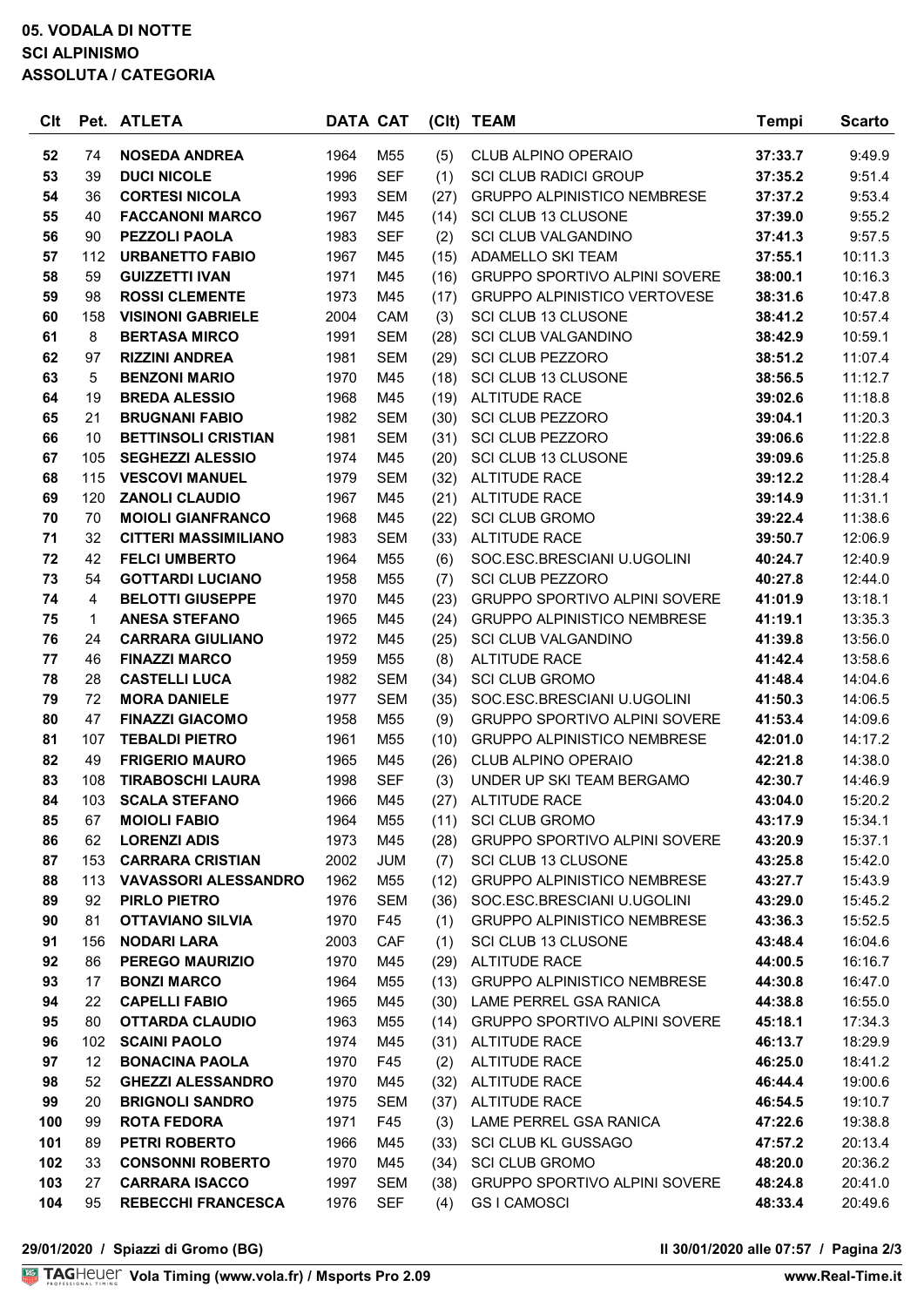## **05. VODALA DI NOTTE SCI ALPINISMO ASSOLUTA / CATEGORIA**

| Clt                 |     | Pet. ATLETA            | DATA CAT |                 |      | (CIt) TEAM                           | Tempi   | <b>Scarto</b> |
|---------------------|-----|------------------------|----------|-----------------|------|--------------------------------------|---------|---------------|
| 105                 | 35  | <b>CORTESI FRANCO</b>  | 1959     | M55             | (15) | <b>GRUPPO ALPINISTICO NEMBRESE</b>   | 49:08.2 | 21:24.4       |
| 106                 | 94  | <b>RAVELLI LAURA</b>   | 1977     | <b>SEF</b>      | (5)  | <b>GRUPPO SPORTIVO ALPINI SOVERE</b> | 51:41.4 | 23:57.6       |
| 107                 | 116 | <b>ZAFFARONI MARCO</b> | 1962     | M <sub>55</sub> | (16) | SKI TEAM VALSESIA                    | 51:49.8 | 24:06.0       |
| Abbandoni           | 14  | <b>BONETTI STEFANO</b> | 1976     | <b>SEM</b>      |      | <b>SCI CLUB GROMO</b>                |         |               |
| <b>Squalificati</b> |     |                        |          |                 |      |                                      |         |               |
|                     | 53  | <b>GIUDICI SIMONE</b>  | 1974     | M45             |      | <b>SCI CLUB GROMO</b>                |         |               |
|                     | 91  | PILLININI GRAZIANO     | 1964     | M55             |      | <b>SCI CLUB ALBAVILLA</b>            |         |               |

www.Real-Time.it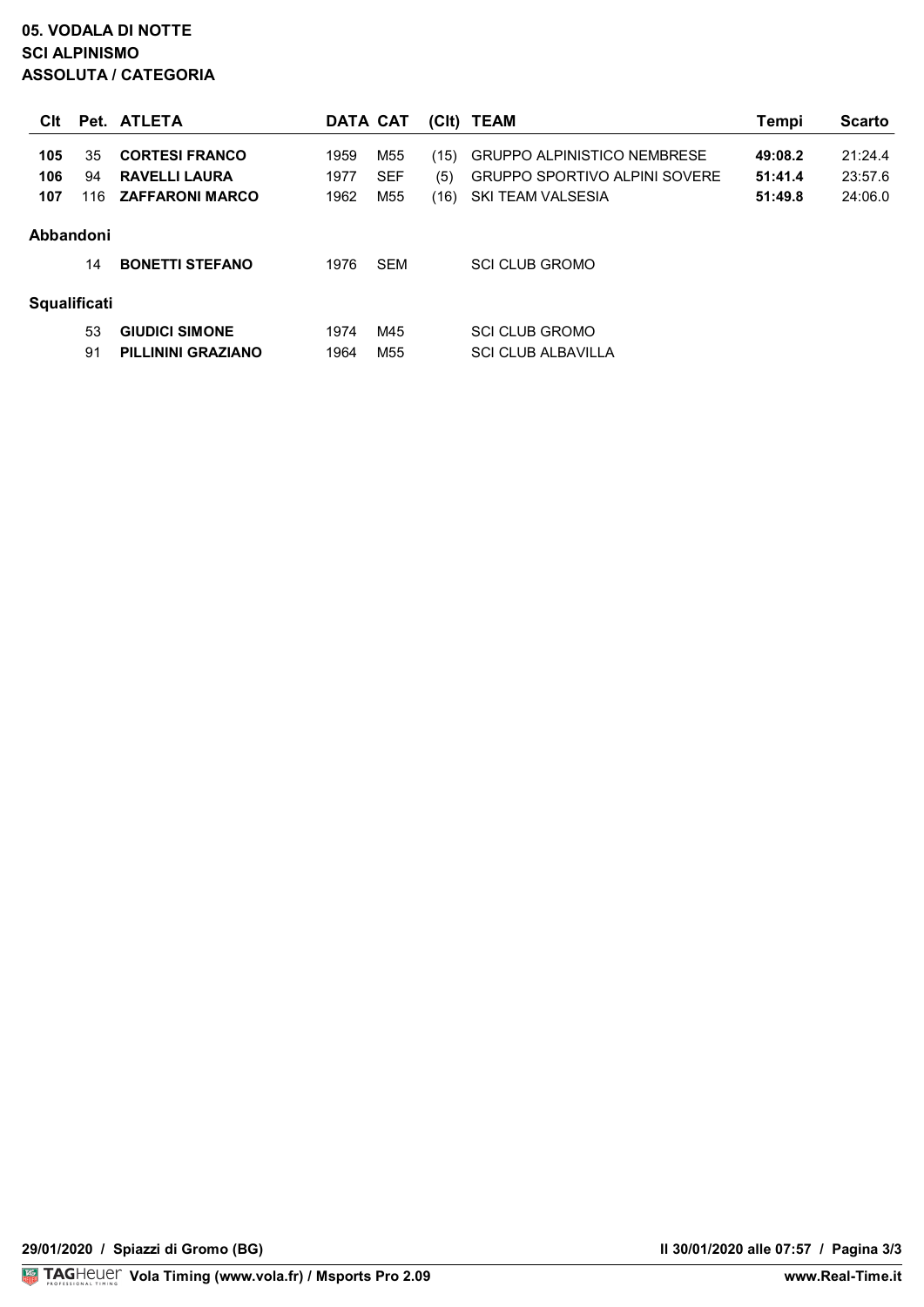

# **05. VODALA DI NOTTE**

**SCI ALPINISMO**

**CATEGORIA**



| Clt            |                | $\triangle$ SCI e LUCI nella NOTTE<br>Pet. ATLETA |      | DATA CAT   | <b>TEAM</b>                | <b>Tempi</b> | <b>Scarto</b> |
|----------------|----------------|---------------------------------------------------|------|------------|----------------------------|--------------|---------------|
|                |                |                                                   |      |            |                            |              |               |
|                | <b>CADETTI</b> |                                                   |      |            |                            |              |               |
| 1              | 161            | <b>MILESI NICOLAS</b>                             | 2004 | CAM        | <b>SCI CLUB 13 CLUSONE</b> | 34:07.4      |               |
| $\mathbf{2}$   | 150            | <b>ANESA SIMONE</b>                               | 2004 | CAM        | SCI CLUB 13 CLUSONE        | 34:21.6      | 14.2          |
| 3              | 158            | <b>VISINONI GABRIELE</b>                          | 2004 | CAM        | <b>SCI CLUB 13 CLUSONE</b> | 38:41.2      | 4:33.8        |
|                |                | <b>CAD Femminile</b>                              |      |            |                            |              |               |
| 1              | 156            | <b>NODARI LARA</b>                                | 2003 | <b>CAF</b> | <b>SCI CLUB 13 CLUSONE</b> | 43:48.4      |               |
|                | <b>JUNIOR</b>  |                                                   |      |            |                            |              |               |
| 1              | 151            | <b>BARBENI MASSIMO</b>                            | 2000 | <b>JUM</b> | <b>SCI CLUB 13 CLUSONE</b> | 31:45.6      |               |
| $\mathbf{2}$   | 160            | <b>ZUCCHELLI SIMONE</b>                           | 2002 | <b>JUM</b> | <b>SCI CLUB 13 CLUSONE</b> | 33:37.0      | 1:51.4        |
| 3              | 152            | <b>BOCCARDI DANIELE</b>                           | 2002 | <b>JUM</b> | SCI CLUB 13 CLUSONE        | 33:39.4      | 1:53.8        |
| 4              | 159            | <b>ZANOLETTI SIMONE</b>                           | 2002 | <b>JUM</b> | <b>SCI CLUB 13 CLUSONE</b> | 34:39.4      | 2:53.8        |
| 5              | 154            | <b>MAGRI DOMENICO</b>                             | 2000 | <b>JUM</b> | SCI CLUB VALLE DI SCALVE   | 34:52.3      | 3:06.7        |
| 6              | 157            | <b>ROTA MARTIR LORENZO</b>                        | 2001 | <b>JUM</b> | <b>ALTITUDE RACE</b>       | 36:03.8      | 4:18.2        |
| $\overline{7}$ | 153            | <b>CARRARA CRISTIAN</b>                           | 2002 | <b>JUM</b> | <b>SCI CLUB 13 CLUSONE</b> | 43:25.8      | 11:40.2       |

# **SENIOR M**

| 1            | 83             | <b>PASINI FABIO</b>      | 1980 | <b>SEM</b> | STATO MAGGIORE ESERCITO             | 27:43.8 |        |
|--------------|----------------|--------------------------|------|------------|-------------------------------------|---------|--------|
| $\mathbf{2}$ | 76             | <b>OLIVARI ANDREA</b>    | 1990 | <b>SEM</b> | <b>SCI CLUB GROMO</b>               | 28:03.3 | 19.5   |
| 3            | 118            | <b>ZAMBONI GIOVANNI</b>  | 1976 | <b>SEM</b> | <b>SCI CLUB GROMO</b>               | 28:06.0 | 22.2   |
| 4            | 61             | <b>LANFRANCHI PIETRO</b> | 1978 | <b>SEM</b> | <b>SCI CLUB VALGANDINO</b>          | 30:55.0 | 3:11.2 |
| 5            | 23             | <b>CAROBBIO DANIELE</b>  | 1997 | <b>SEM</b> | <b>SCI CLUB 13 CLUSONE</b>          | 30:56.6 | 3:12.8 |
| 6            | 9              | <b>BERTOCCHI NICOLA</b>  | 1997 | <b>SEM</b> | <b>SCI CLUB VALGANDINO</b>          | 31:04.0 | 3:20.2 |
| 7            | $\overline{7}$ | <b>BERNARDI DARIO</b>    | 1985 | <b>SEM</b> | <b>SCI CLUB VALGANDINO</b>          | 31:22.3 | 3:38.5 |
| 8            | 79             | <b>ORSINI EMANUELE</b>   | 1992 | <b>SEM</b> | <b>SCI CLUB GROMO</b>               | 31:36.4 | 3:52.6 |
| 9            | 18             | <b>BOSSETTI MATTEO</b>   | 1994 | <b>SEM</b> | <b>SCI CLUB GROMO</b>               | 31:51.9 | 4:08.1 |
| 10           | 15             | <b>BONI EMANUELE</b>     | 1992 | <b>SEM</b> | <b>SCI CLUB VALLE DI SCALVE</b>     | 31:53.8 | 4:10.0 |
| 11           | 111            | <b>UBIALI CLAUDIO</b>    | 1995 | <b>SEM</b> | <b>ALTITUDE RACE</b>                | 32:37.2 | 4:53.4 |
| 12           | 104            | <b>SCOLARI DAVIDE</b>    | 1985 | <b>SEM</b> | <b>GRUPPO ALPINISTICO NEMBRESE</b>  | 34:23.4 | 6:39.6 |
| 13           | 37             | <b>D'ANTONIO MASSIMO</b> | 1977 | <b>SEM</b> | ADAMELLO SKI TEAM                   | 34:46.3 | 7:02.5 |
| 14           | 13             | <b>BONANDRINI PAOLO</b>  | 1984 | <b>SEM</b> | <b>SCI CLUB GROMO</b>               | 34:48.6 | 7:04.8 |
| 15           | 64             | <b>MERELLI FABRIZIO</b>  | 1984 | <b>SEM</b> | <b>SCI CLUB VALGANDINO</b>          | 34:54.0 | 7:10.2 |
| 16           | 31             | <b>CHIGIONI ENRICO</b>   | 1984 | <b>SEM</b> | <b>GRUPPO ALPINISTICO NEMBRESE</b>  | 35:26.0 | 7:42.2 |
| 17           | 48             | <b>FODRINI MATTEO</b>    | 1994 | <b>SEM</b> | SKI TFAM VAI SFSIA                  | 35:46.2 | 8:02.4 |
| 18           | 85             | <b>PELLICIOLI SIMONE</b> | 1987 | <b>SEM</b> | <b>GRUPPO ALPINISTICO NEMBRESE</b>  | 35:47.3 | 8:03.5 |
| 19           | 55             | <b>GRASSI MIRKO</b>      | 1988 | <b>SEM</b> | <b>GRUPPO ALPINISTICO VERTOVESE</b> | 36:13.8 | 8:30.0 |
| 20           | 117            | <b>ZAMBELLI DANIELE</b>  | 1992 | <b>SEM</b> | <b>SCI CLUB VALGANDINO</b>          | 36:16.5 | 8:32.7 |
| 21           | 84             | <b>PEDRETTI GIUSEPPE</b> | 1990 | <b>SEM</b> | <b>SCI CLUB PEZZORO</b>             | 36:22.3 | 8:38.5 |
| 22           | 51             | <b>GATTI MIRKO</b>       | 1989 | <b>SEM</b> | <b>GRUPPO ALPINISTICO VERTOVESE</b> | 36:31.0 | 8:47.2 |
| 23           | 3              | <b>BELLINI ALESSIO</b>   | 1990 | <b>SEM</b> | <b>SCI CLUB 13 CLUSONE</b>          | 36:33.6 | 8:49.8 |
| 24           | 73             | <b>MORONI ANDREA</b>     | 1989 | <b>SEM</b> | <b>SCI CLUB VALGANDINO</b>          | 36:41.8 | 8:58.0 |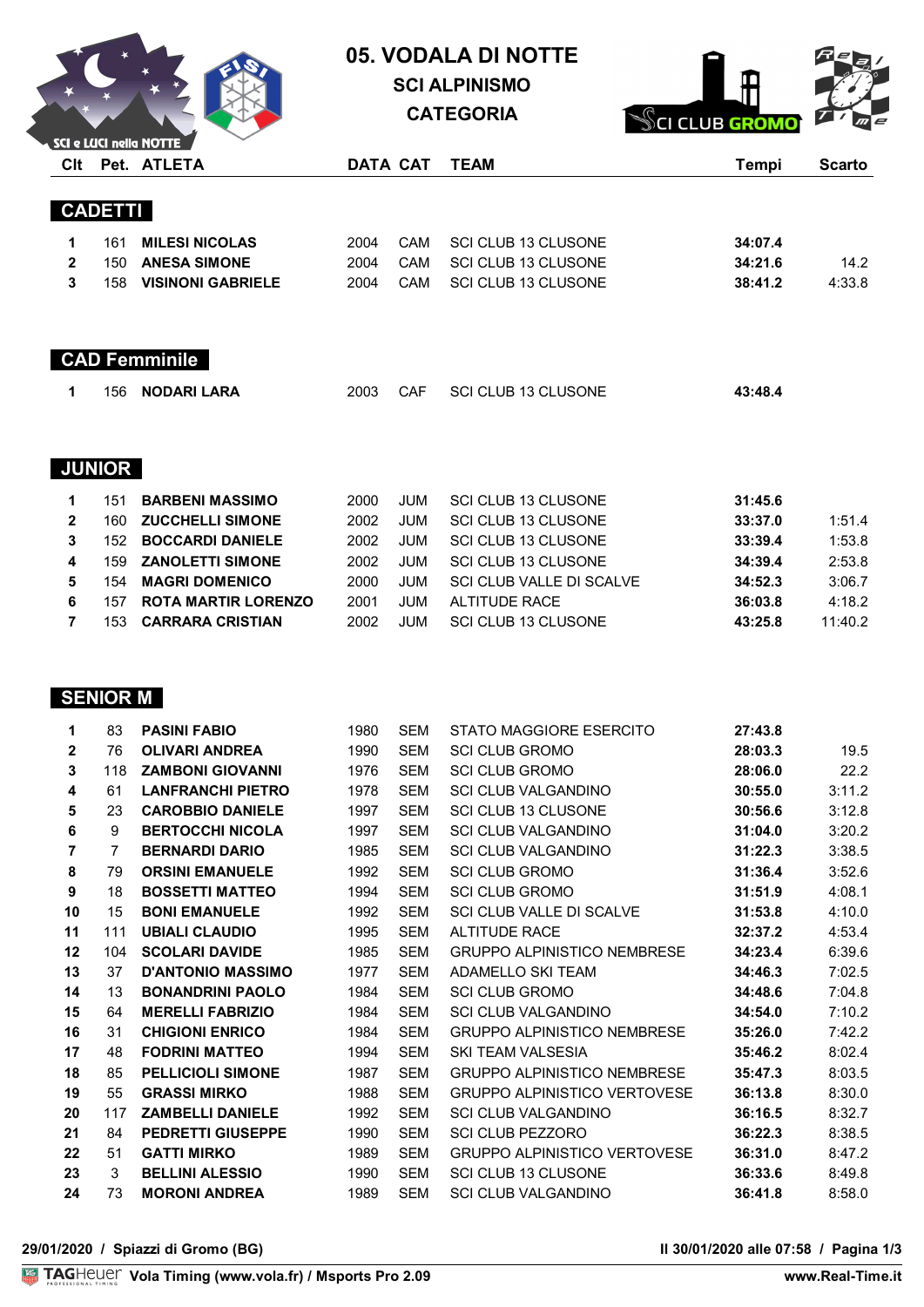### **05. VODALA DI NOTTE SCI ALPINISMO CATEGORIA**

| Clt |     | Pet. ATLETA                 |      | DATA CAT   | <b>TEAM</b>                          | Tempi   | Scarto  |
|-----|-----|-----------------------------|------|------------|--------------------------------------|---------|---------|
| 25  | 93  | <b>PULCINI RAMON</b>        | 1989 | <b>SEM</b> | <b>SCI CLUB VALGANDINO</b>           | 36:55.4 | 9:11.6  |
| 26  | 65  | <b>MIGLIORATI FABIO</b>     | 1985 | <b>SEM</b> | <b>SCI CLUB VALGANDINO</b>           | 37:27.6 | 9:43.8  |
| 27  | 36  | <b>CORTESI NICOLA</b>       | 1993 | <b>SEM</b> | <b>GRUPPO ALPINISTICO NEMBRESE</b>   | 37:37.2 | 9:53.4  |
| 28  | 8   | <b>BERTASA MIRCO</b>        | 1991 | <b>SEM</b> | <b>SCI CLUB VALGANDINO</b>           | 38:42.9 | 10:59.1 |
| 29  | 97  | <b>RIZZINI ANDREA</b>       | 1981 | <b>SEM</b> | <b>SCI CLUB PEZZORO</b>              | 38:51.2 | 11:07.4 |
| 30  | 21  | <b>BRUGNANI FABIO</b>       | 1982 | <b>SEM</b> | SCI CLUB PEZZORO                     | 39:04.1 | 11:20.3 |
| 31  | 10  | <b>BETTINSOLI CRISTIAN</b>  | 1981 | <b>SEM</b> | <b>SCI CLUB PEZZORO</b>              | 39:06.6 | 11:22.8 |
| 32  | 115 | <b>VESCOVI MANUEL</b>       | 1979 | <b>SEM</b> | <b>ALTITUDE RACE</b>                 | 39:12.2 | 11:28.4 |
| 33  | 32  | <b>CITTERI MASSIMILIANO</b> | 1983 | <b>SEM</b> | AI TITUDE RACE                       | 39:50.7 | 12:06.9 |
| 34  | 28  | <b>CASTELLI LUCA</b>        | 1982 | <b>SEM</b> | <b>SCI CLUB GROMO</b>                | 41:48.4 | 14:04.6 |
| 35  | 72  | <b>MORA DANIELE</b>         | 1977 | <b>SEM</b> | SOC.ESC.BRESCIANI U.UGOLINI          | 41:50.3 | 14:06.5 |
| 36  | 92  | <b>PIRLO PIETRO</b>         | 1976 | <b>SEM</b> | SOC.ESC.BRESCIANI U.UGOLINI          | 43:29.0 | 15:45.2 |
| 37  | 20  | <b>BRIGNOLI SANDRO</b>      | 1975 | <b>SEM</b> | <b>ALTITUDE RACE</b>                 | 46:54.5 | 19:10.7 |
| 38  | 27  | <b>CARRARA ISACCO</b>       | 1997 | <b>SEM</b> | <b>GRUPPO SPORTIVO ALPINI SOVERE</b> | 48:24.8 | 20:41.0 |
|     |     |                             |      |            |                                      |         |         |

#### **Abbandoni**

**BONETTI STEFANO** 1976 SEM SCI CLUB GROMO

# **SENIOR F**

| $\overline{\mathbf{1}}$ | 39  | <b>DUCI NICOLE</b>        | 1996  | <b>SFF</b> | SCI CLUB RADICI GROUP         | 37:35.2 |         |
|-------------------------|-----|---------------------------|-------|------------|-------------------------------|---------|---------|
| $2^{\circ}$             | 90  | <b>PEZZOLI PAOLA</b>      | 1983. | <b>SFF</b> | SCI CLUB VALGANDINO           | 37:41.3 | 6.1     |
| 3                       | 108 | TIRABOSCHI LAURA          | 1998  | <b>SFF</b> | UNDER UP SKI TEAM BERGAMO     | 42:30.7 | 4:55.5  |
| 4                       | -95 | <b>REBECCHI FRANCESCA</b> | 1976  | <b>SFF</b> | GS I CAMOSCI                  | 48:33.4 | 10:58.2 |
| 5.                      | 94  | <b>RAVELLI LAURA</b>      | 1977  | <b>SFF</b> | GRUPPO SPORTIVO ALPINI SOVERE | 51:41.4 | 14:06.2 |

# **M45 MASCHILE**

| 1              | 6   | <b>BERGAMINI SILVANO</b>  | 1967 | M45 | <b>SCI CLUB GROMO</b>                | 34:11.1 |        |
|----------------|-----|---------------------------|------|-----|--------------------------------------|---------|--------|
| $\mathbf{2}$   | 119 | <b>ZANOLETTI LUCA</b>     | 1971 | M45 | <b>SCI CLUB 13 CLUSONE</b>           | 34:34.8 | 23.7   |
| 3              | 11  | <b>BOCCARDI MARCO</b>     | 1974 | M45 | <b>SCI CLUB GROMO</b>                | 34:43.9 | 32.8   |
| 4              | 114 | <b>VEDOVATI PAOLO</b>     | 1966 | M45 | <b>GRUPPO ALPINISTICO NEMBRESE</b>   | 34:47.5 | 36.4   |
| 5              | 88  | <b>PERTUSINI MANOLO</b>   | 1974 | M45 | <b>SCI CLUB CERNOBBIO</b>            | 34:56.2 | 45.1   |
| 6              | 110 | <b>TRUSSARDI EMILIO</b>   | 1971 | M45 | <b>SCI CLUB 13 CLUSONE</b>           | 35:06.9 | 55.8   |
| $\overline{7}$ | 106 | <b>SIGNORI MAURIZIO</b>   | 1967 | M45 | <b>GRUPPO ALPINISTICO NEMBRESE</b>   | 35:34.6 | 1:23.5 |
| 8              | 38  | <b>DELPERO DIEGO</b>      | 1969 | M45 | ADAMELLO SKI TEAM                    | 35:37.9 | 1:26.8 |
| 9              | 66  | <b>MINUSCOLI GIUSEPPE</b> | 1971 | M45 | <b>SCI CLUB 13 CLUSONE</b>           | 35:59.6 | 1:48.5 |
| 10             | 56  | <b>GUIZZETTI ALBERTO</b>  | 1969 | M45 | <b>SCI CLUB 13 CLUSONE</b>           | 36:06.1 | 1:55.0 |
| 11             | 2   | <b>BARCELLA DAVIDE</b>    | 1967 | M45 | <b>ALTITUDE RACE</b>                 | 36:08.9 | 1:57.8 |
| 12             | 16  | <b>BONI FRANCESCO</b>     | 1965 | M45 | <b>ALTITUDE RACE</b>                 | 36:38.8 | 2:27.7 |
| 13             | 96  | <b>RICCA GUIDO</b>        | 1972 | M45 | <b>GSI CAMOSCI</b>                   | 36:53.0 | 2:41.9 |
| 14             | 40  | <b>FACCANONI MARCO</b>    | 1967 | M45 | <b>SCI CLUB 13 CLUSONE</b>           | 37:39.0 | 3:27.9 |
| 15             | 112 | <b>URBANETTO FABIO</b>    | 1967 | M45 | ADAMELLO SKI TEAM                    | 37:55.1 | 3:44.0 |
| 16             | 59  | <b>GUIZZETTI IVAN</b>     | 1971 | M45 | <b>GRUPPO SPORTIVO ALPINI SOVERE</b> | 38:00.1 | 3:49.0 |
| 17             | 98  | <b>ROSSI CLEMENTE</b>     | 1973 | M45 | <b>GRUPPO ALPINISTICO VERTOVESE</b>  | 38:31.6 | 4:20.5 |
| 18             | 5   | <b>BENZONI MARIO</b>      | 1970 | M45 | <b>SCI CLUB 13 CLUSONE</b>           | 38:56.5 | 4:45.4 |
| 19             | 19  | <b>BREDA ALESSIO</b>      | 1968 | M45 | <b>ALTITUDE RACE</b>                 | 39:02.6 | 4:51.5 |
| 20             | 105 | <b>SEGHEZZI ALESSIO</b>   | 1974 | M45 | SCI CLUB 13 CLUSONE                  | 39:09.6 | 4:58.5 |
| 21             | 120 | <b>ZANOLI CLAUDIO</b>     | 1967 | M45 | <b>ALTITUDE RACE</b>                 | 39:14.9 | 5:03.8 |
| 22             | 70  | <b>MOIOLI GIANFRANCO</b>  | 1968 | M45 | <b>SCI CLUB GROMO</b>                | 39:22.4 | 5:11.3 |
|                |     |                           |      |     |                                      |         |        |

**29/01/2020 / Spiazzi di Gromo (BG) Il 30/01/2020 alle 07:58 / Pagina 2/3**